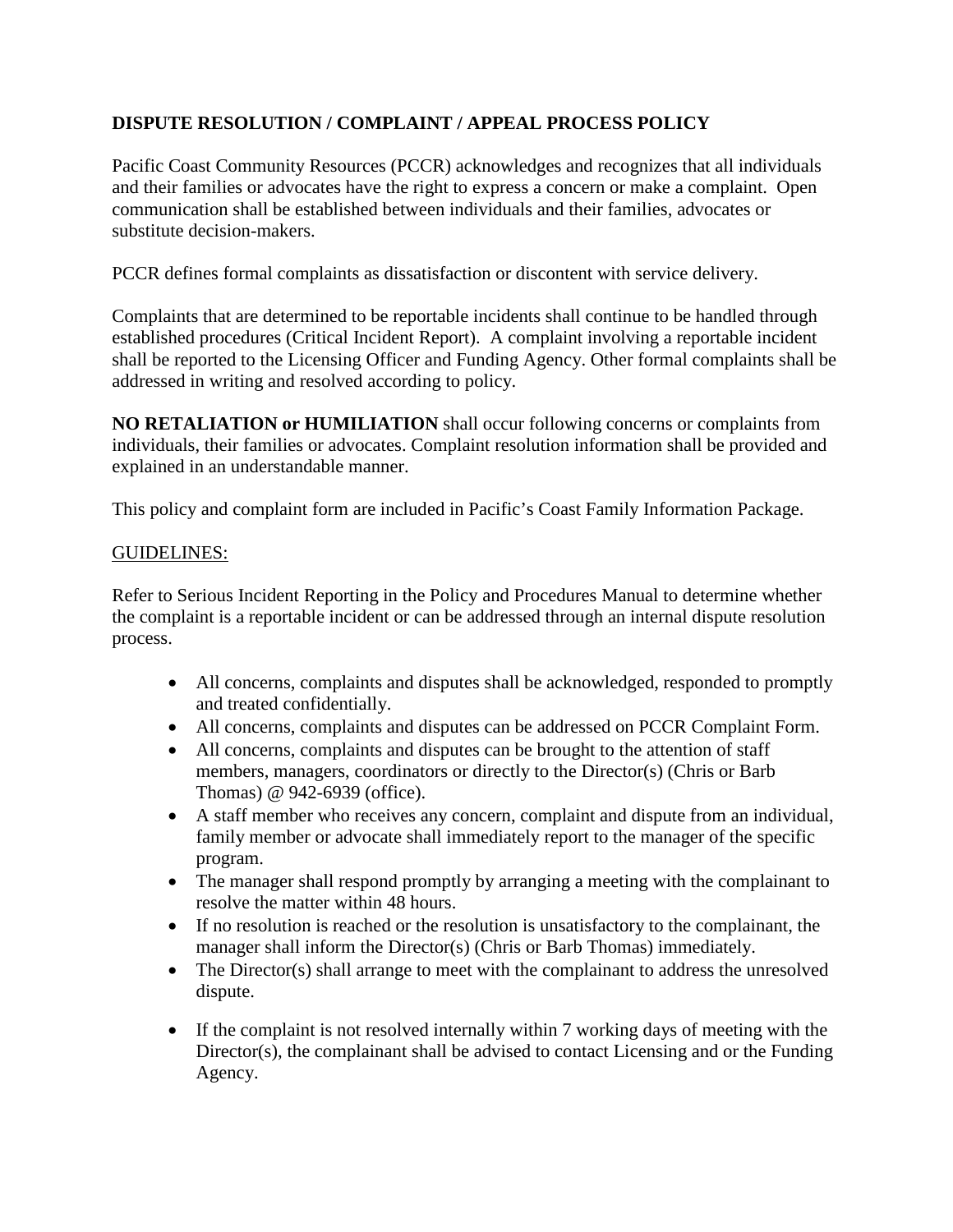- A record of all complaints and concern, and the responses to them shall be maintained on site and a copy forwarded to the Director(s).
- On request, a copy shall be made available to the Licensing Officer and the Funding Agency.

### **COMPLAINTS CONCERNING MANAGEMENT**

#### GUIDELINES:

- All concerns, complaints and disputes shall be acknowledged, responded to promptly and treated confidentially.
- All concerns, complaints and disputes shall be brought to the attention of the manager if applicable.
- The staff member and manager shall try to resolve the matter within 48 hours.
- If no resolution is reached or the resolution is unsatisfactory to the complainant, the manager shall inform the Director(s).
- The Director(s) shall arrange to meet with the complainant to address the unresolved dispute.
- If the staff member feels uncomfortable dealing with the manager directly, he/she may contact the Directors Barb or Chris Thomas.

### **HOME SHARE PROVIDERS / HOST FAMILIES**

#### GUIDELINES:

- All concerns, complaints and disputes shall be acknowledged, responded to promptly and treated confidentially.
- The Home Share Provider/Host Family and Home Share Coordinator shall try to resolve the matter within 48 hours.
- If no resolution is reached or the resolution is unsatisfactory to the complainant, the Home Share Coordinator shall inform the Director(s).
- The Director(s) shall arrange to meet with the complainant to address the unresolved disputes.
- If the Home Share Provider/Host Family feels uncomfortable dealing with the Home Share Coordinator, they may contact the Directors, Barb or Chris Thomas. Community Living BC (CLBC) may also be contacted regarding any complaint.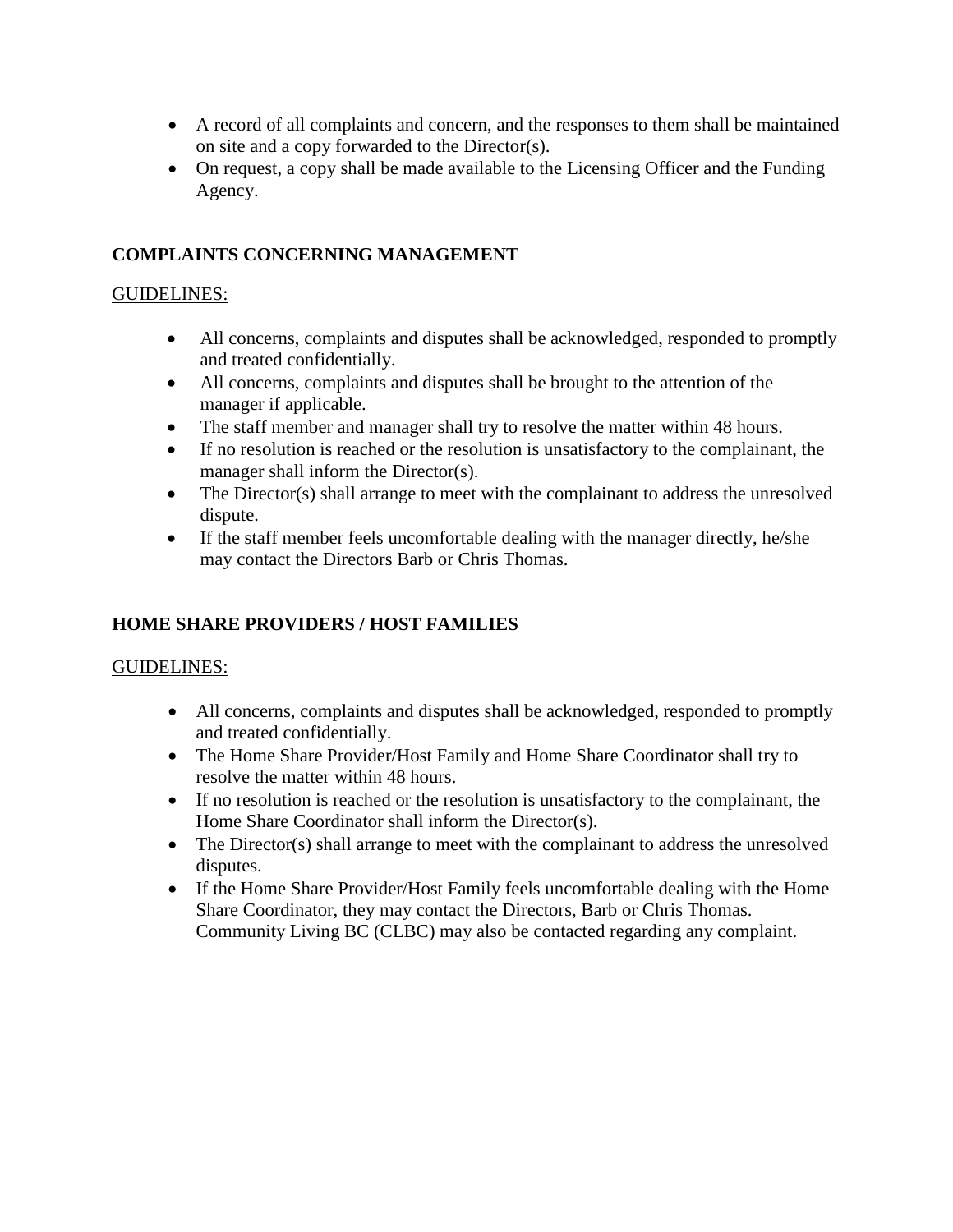## **ANNUAL REVIEW OF COMPLAINTS**

PCCR shall conduct an annual review of all complaints received from individuals supported, family members or advocates and employees.

Trends in the complaints and areas needing performance improvement shall be analyzed to facilitate change to enhance services for the persons supported.